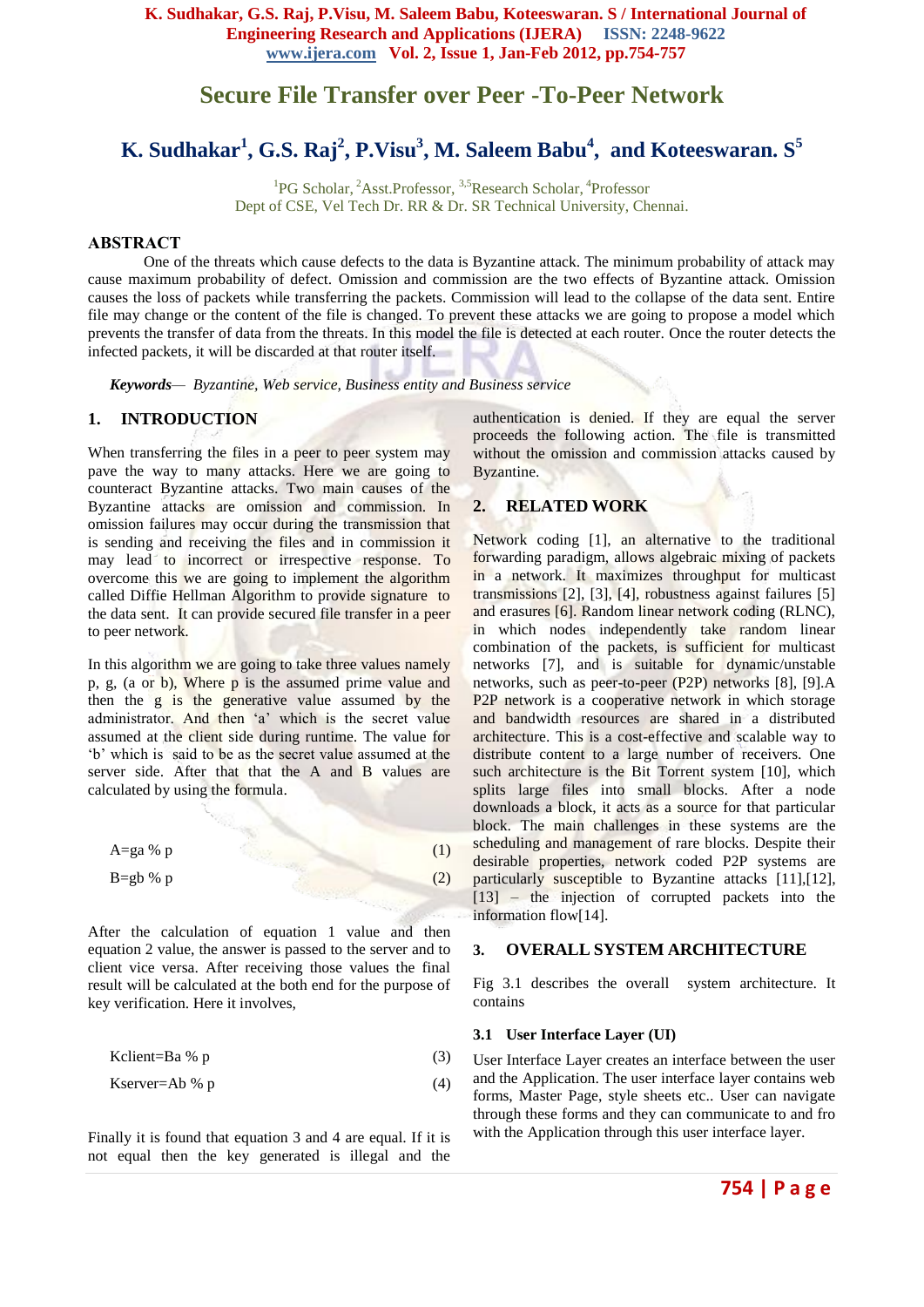## **K. Sudhakar, G.S. Raj, P.Visu, M. Saleem Babu, Koteeswaran. S / International Journal of Engineering Research and Applications (IJERA) ISSN: 2248-9622 www.ijera.com Vol. 2, Issue 1, Jan-Feb 2012, pp.**



**Fig 3.1 : Overall system Architecture**

## **3.2 Data Communication**

The User Interface (UI) will communicate with the Business Service (BS) Layer and the Business Entities (BE) Layer. From the UI the value will be set to the BE Layer and then the value will be passed to the BS Layer. The BS Layer passes the values from the UI to the DAL. The values passed may be object of BE Layer or any other values like string, int, etc.

#### **3.3 Business Entity (BE)**

The data entered by the user through the web form in the user interface layer are known as entities and they should be encapsulated for security purpose. For this purpose we are using this Business Entity Layer. Here all the variables for entities are declared as private to prevent access to unauthorized members. The properties of the entities are set by using the get and the set method.

#### **3.4 Business Service**

Business Service (BS) Layer act as a bridge between the UI and the DAL. This Layer dose not perform any logical operation, it's just a service layer

which services UI and DAL. A business service is a function of the business that is offered to one or more clients. Those clients are often internal, because this often applied to supporting functions.

#### **3.5 Data Access Layer (DAL)**

DAL Communicates with BS Layer and BE Layer. The layer minimizes the ADO.NET work by SQL Helper Class. The SQL Helper handles all the Database related activities and will reduce the development time and ensure the coding standard. Data Access Layer , which helps separate data-access logic from your business objects.

Fig. 4.1: describe system working architecture. It consist

# **4. SYSTEM WORKING**



**Fig. 4.1: System Architecture**

#### **4.1 Login**

The first step is to provide authentication to the user. If the user is authenticated he will enroll his username and password and he starts the proceedings.If the user is new he will register his details and create a new account. Then he is an authenticated user and he can access the process.

#### **4.2 Peer to Peer File Transfer**

This is the main process of the project. A file is selected from a peer and it is transferred to another peer. The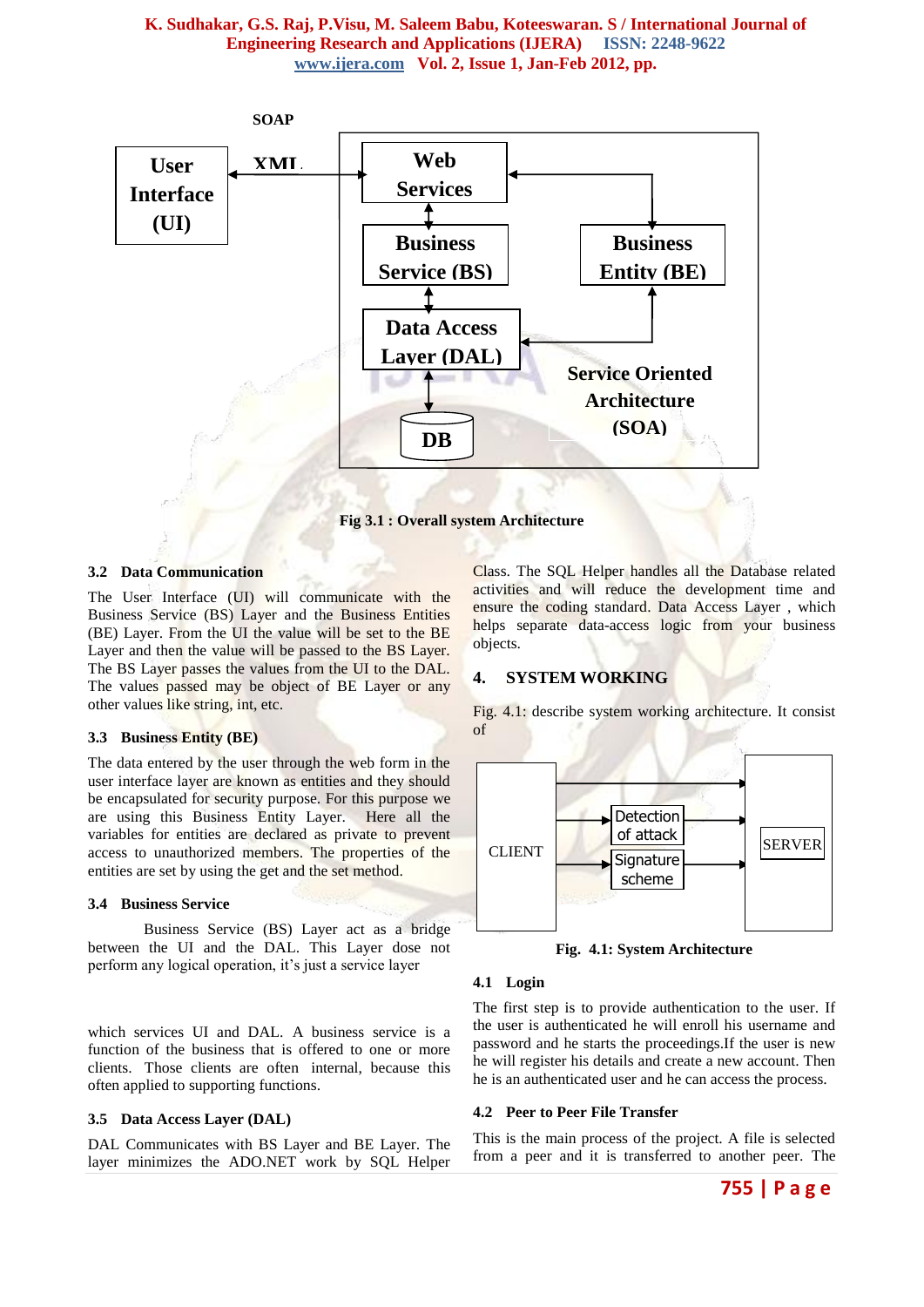# **K. Sudhakar, G.S. Raj, P.Visu, M. Saleem Babu, Koteeswaran. S / International Journal of Engineering Research and Applications (IJERA) ISSN: 2248-9622 www.ijera.com Vol. 2, Issue 1, Jan-Feb 2012, pp.**

systems have to be connected in a LAN or any sort network connection. Network rules have to be followed to send the file from one system to another.

## **4.3 Detection of Byzantine Attack**

The file is transferred. After it is received it has to be detected whether there is any attack. If the packets are lost or any drastic change in the data it has to be confirmed that file is attacked by any threat. To find the attack of Byzantine, peer to peer detection is carried out.

#### **4.4 Impact of the Byzantine Attack**

For the small probability of attack there will be a large probability of defect in the data. The various impacts of Byzantine attack is overviewed. The two major impacts of Byzantine are,

- Omission
- Commission

### *4.4.1 Omission*

The impact of omission is there will be a loss of packet at the receiver side. The transferred packets may be defected and it may lose.

#### *4.4.2 Commission*

Commission causes in the modification of the data. It will be received in totally different format.

## **4.5 Signature Scheme**

To prevent the data from the threat it has to be provided with the signature scheme. The signature scheme we use here is Diffie-Hellman algorithm. Using this signature scheme we are going to protect the data from the threat.

## **5. CONCLUSION AND RESULTS**

In this paper, we studied the problem of Byzantine attacks in network coded P2P networks. We used randomly evolving graphs to characterize the impact of Byzantine attackers on the receiver's ability to recover a file. As shown by our analysis, even a small number of attackers can contaminate most of the flow to the receivers. Motivated by this result, we proposed a novel signature scheme for any network using RLNC. The scheme makes use of the linearity of the code, and it can be used to easily check the validity of all received packets. using this scheme, we can prevent the intermediate nodes from spreading the contamination by allowing nodes to detect contaminated data, drop them, and therefore, only transmit valid data. The Byzantine probability has been shown in fig 5.1

The Byzantine probability  $P_b$  describes possible Byzantine probability ratio in static tracker list. The

Blocking probability specifies the ratio of detecting and blocking the Byzantine attack. We emphasize that there is no need of retransmission for the dropped data since the receivers can perform erasure correction, which is computationally cheaper than error correction. We analyzed the cost and benefit of the signature scheme, and compared it with various detection schemes. We showed that the overhead of our scheme is low. Furthermore, when the probability of attack is high, it is the most bandwidth efficient. However, if the probability of attack is low, generation-based detection schemes are more appropriate.



**Fig. 5.1. Byzantine Probability Vs Blocking Probability**

## **REFERENCES**

- [1] R. Ahlswede, N. Cai, S.-Y. R. Li, and R. W. Yeung, "Network information flow," *IEEE Trans. Inf. Theory,* vol. 46, pp. 1204–1216, 2000.
- [2] T. Ho, M. M´edard, M. Effros, and D. Karger, "The benefits of coding over routing in a randomized setting," in *Proc. IEEE ISIT*, Kanagawa, Japan, July 2003.
- [3] Z. Li and B. Li, "Network coding: the case of multiple unicast sessions," in *Proc. 42nd Annual Allerton Conference on Communication Control and Computing*, September 2004.
- [4] D. Lun, M. M´edard, and R. Koetter, "Network coding for efficient wireless unicast," in *Proc. International Zurich Seminar on Communications*, Zurich, Switzerland, February 2006.
- [5] R. Koetter and M. M´edard, "An algebraic approach to network coding," *IEEE/ACM Trans. Netw.,* vol. 11, pp. 782–795, 2003.
- [6] D. Lun, M. Medard, R. Koetter, and M. Effros, "*On coding for reliable communication over packet networks,"* Physical Communication, vol.  $1, \text{no. } 1, \text{ pp. } 3\text{-}20, 2008.$
- [7] T. Ho, M. M´edard, R. Koetter, M. Effros, J. Shi, and D. R. Karger, "A random linear coding